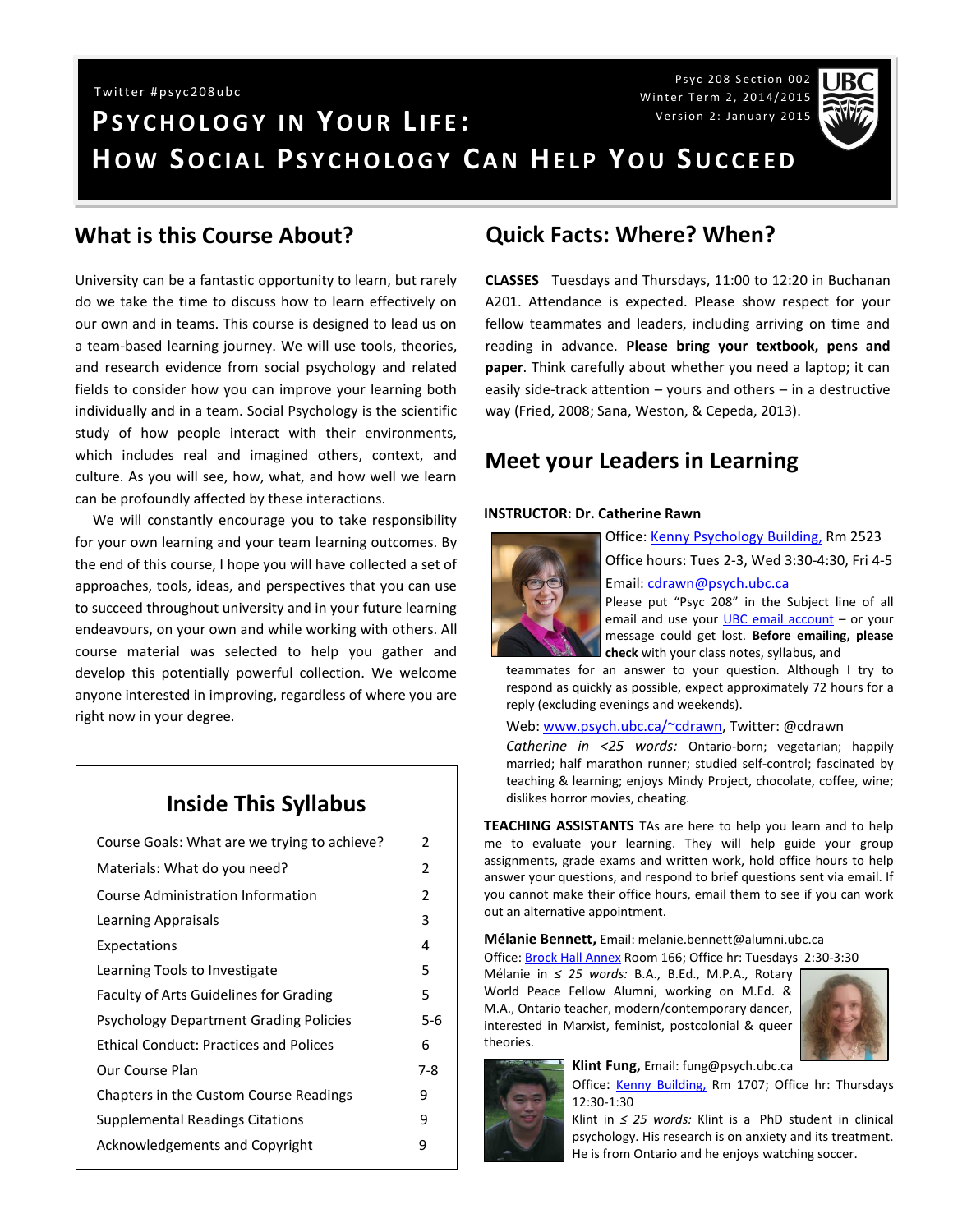# **Course Goals:** What are We Trying to Achieve?

**Course goals provide a structure** that guides the content, learning activities (both in class and out), and learning appraisal strategies (more on that later). I carefully designed this course with specific goals in mind. (These goals reflect all six dimensions of significant learning goals as proposed by Fink, 2003, 2013. Fink's dimensions are noted in italics. See me for more information).

By the end of this course, you should be able to…

- 1. Understand, remember, and apply research and theory on teamwork and the self for personal growth. *(Foundational Knowledge)*
- 2. Use psychological literature to help yourself and others thoughtfully re-interpret past experiences, to effectively address current challenges, and to make informed decisions about the future. *(Application, Integration, Human Dimension)*
- 3. Connect course material across units to ultimately form a research-based model of a good life. *(Integration)*
- 4. Discuss and acknowledge the value of consulting psychological literature to inform your understanding of life (e.g., well-being, self-control, team-building, etc). *(Caring)*
- 5. Demonstrate competence in life-long learning skills such as giving feedback, teamwork, finding research articles in psychology, studying from traditional and non-traditional texts, etc. *(Learning How to Learn)*

# **Options for Opting Out**

**OTHER SECTIONS OF 208** This is a special topics course that I have designed to give you a unique learning experience, but it might not be what you are looking for right now. It's not required (though it can serve as an elective, and a **Credit/D/Fail elective** if you prefer; see: [http://www.students.ubc.ca/coursesreg/registering](http://www.students.ubc.ca/coursesreg/registering-courses/credit-d-fail/)[courses/credit-d-fail/\)](http://www.students.ubc.ca/coursesreg/registering-courses/credit-d-fail/), and *every section is completely different*. If you'd prefer to take a different section of this course, I encourage you to make the best choice for you.

**WITHDRAWAL** Withdraw by January 19 without a W standing on your transcript, or by February 13 with a W standing. If you are considering dropping this course after January 19, come see me, your instructor, to discuss your options as this choice will affect not just you but your entire team.

### **Materials: What Do You Need?**

**REQUIRED TEXTS** When initially designing this rather unorthodox course, I worked with two publishing companies to create a custom set of materials that aligned with course content and was as budget-friendly as possible. There is one *custom text for this course.* This means you *must* use the current edition, as many readings were completely replaced for 2013/2014.

1. From **Pearson** Custom Publishing come excerpts from many thorough texts plus two popular press but research-based books. See page 9 for the full source list. Older editions of these custom readings *will not work.* Use the red book depicted here:



2. A few **additional readings** can be found on the Connect course website.

A copy of the text will be available soon on Course Reserve at Koerner library for 2 hour loans.

**CONNECT COURSE WEBSITE** PowerPoint slides *after* each lesson, some readings, important announcements, assignments, your team collaboration wiki, and discussion forums for communicating with your group can be found on Connect. You are responsible for checking this site frequently. To access it, go to [www.connect.ubc.ca](http://www.vista.ubc.ca/) and log in using your CWL.

**TEAM LEARNING GUIDES** Posted on our Connect site are links to two important documents: (1) a detailed guide describing the Overcoming Challenges Team Project requirements (which you should download, print, and read as soon as possible); and (2) a wiki filled with resources for learning effectively in teams (called "Team Learning Manual" in the Assignments folder).

POSITIVE ATTITUDE AND OPEN MIND A willingness to explore a variety of ways of learning, including teamwork, will go a long way to making the most of this course!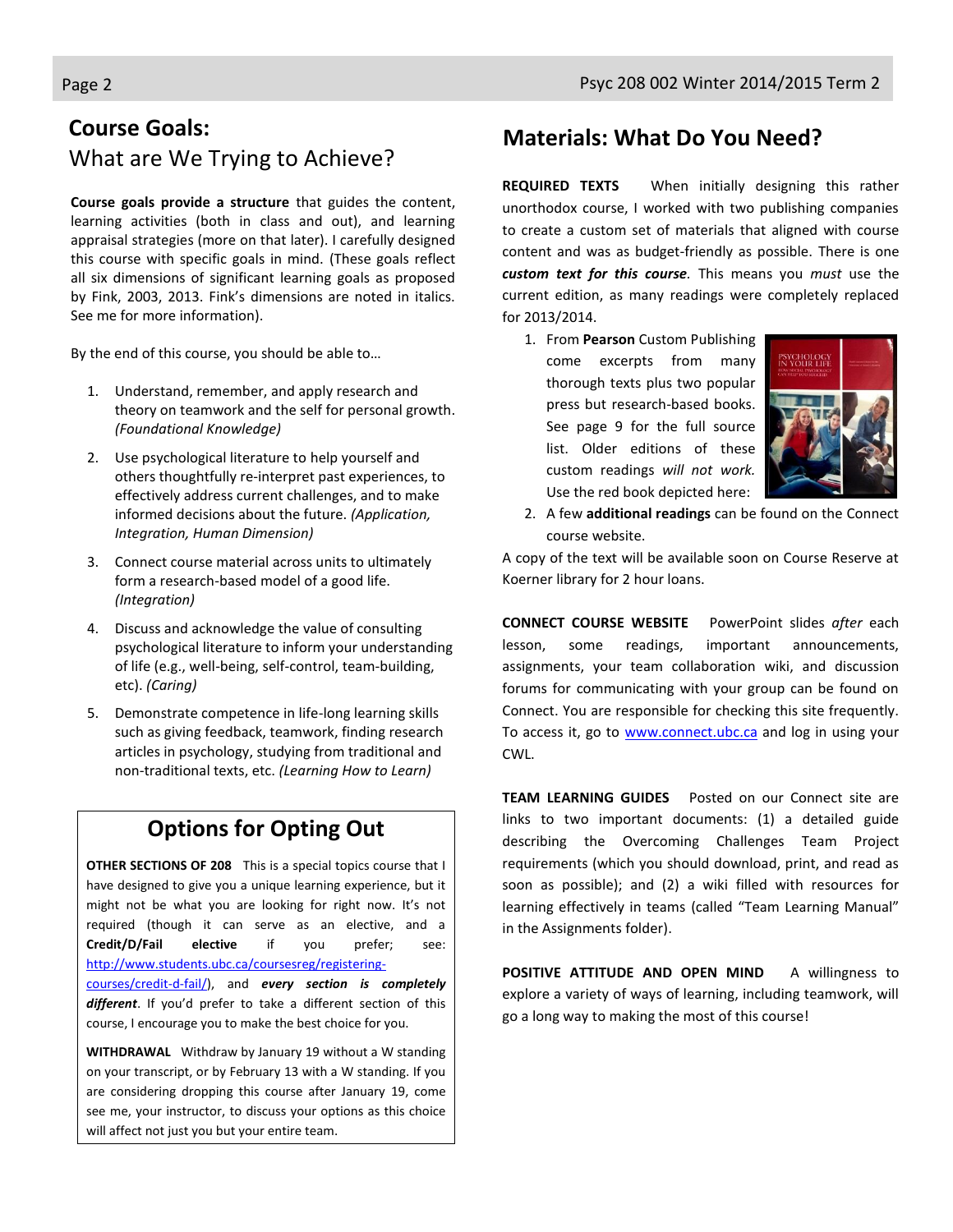

#### **Learning Appraisals:** How Will We Know If We Have Met Our Goals?

| <b>Learning Appraisal Activity</b>            | <b>Points to Earn</b> | <b>Dates</b>                                      |
|-----------------------------------------------|-----------------------|---------------------------------------------------|
| In-Class Participation (e.g., Learning Blitz) | 5%                    | (continuous)                                      |
| Exams                                         | 50%                   |                                                   |
| Midterm (25%)                                 |                       | Thursday March 5                                  |
| Cumulative Final (25%)                        |                       | Date set by registrar (Exam period April 14-29)   |
| <b>Overcoming Challenges Team Project</b>     | 20%                   | (dates throughout term; see course schedule)      |
| Individual Contribution to Team Project       | 25%                   | (dates throughout term; see course schedule)      |
| <b>Points Available to Earn</b>               | 100%                  |                                                   |
| <b>Bonus Psychology Subject Pool</b>          | 3%                    | Final deadline: Friday April 10, but feel free to |
| Participation (up to 3 hours)                 |                       | start now                                         |

**MIDTERM (25%) AND FINAL (25%) EXAMS** These tests will **challenge you to think deeply about course material**. You are responsible for all assigned readings and class material. Exams will consist of a mix of multiple-choice, true/false, fillin-the-blanks, and 1-page written answer questions. The final exam is cumulative. Because this material is important for success in your future, a cumulative final is most appropriate. More details will be provided closer to the exam dates. **If you miss the midterm for any reason, your final exam will be worth 50% of your course grade.** No make-up midterms will be held, but if you miss it you are welcome to view a blank midterm and key to help you prepare for the final exam.

**PARTICIPATION (5%)** Taking responsibility for your learning involves actively participating throughout this course. Your class contribution will be graded based on a combination of participation indicators, including performance on Learning Blitzes, completing informal in-class work and minor homework assignments, and being a team player. Learning Blitzes will be individual or team-based, and will involve concentrated in-class creation of reading summaries and application tasks. These specific indicators of participation will contribute up to 5% to your grade, and are designed specifically to positively influence your success in learning.

**OVERCOMING CHALLENGES TEAM PROJECT (20%)** This project will help you apply skills and knowledge from this course to prevent and deal with problems you may encounter as you learn (both in school and beyond). It involves working with your team on three components: (1) identifying a significant learning challenge facing your team members, (2) gathering and summarizing information about that challenge and how best to deal with it, and (3) helping other students

by communicating what you learned about that challenge in a creative way. *See the Team Project assignment handout on Connect for more vital details.*

To help you complete these projects, detailed instructions will be provided on Connect, as well as class time (in the form of three labs: **January 22, February 12, March 10**). *Labs are mandatory***.** Please see the "Expectations" section on the next page for penalties and procedures for excused absences.

#### **INDIVIDUAL CONTRIBUTION TOWARD TEAM PROJECT (25%)**

You will be asked to complete an annotated bibliography of 5 sources (two journal articles, one secondary source, and two interviews), plus a short overall summary, to provide insight into your team's challenge. This annotated bibliography will be worth 20%. The remaining 5% is based on your performance as a teammate, as rated by your team. We will use a website called iPeer to gather peer evaluations. *See the Team Project assignment handout for more vital details.*

**PSYCHOLOGY DEPARTMENT HUMAN SUBJECT POOL PARTICIPATION (UP TO 3% BONUS)** One way to learn more about psychology is to participate in ongoing research projects. You may earn up to 3% toward your course grade by participating in up to 3 hours' worth of studies that are posted on [https://hsp.psych.ubc.ca/.](https://hsp.psych.ubc.ca/) As an alternative to this participation, you may complete up to 3 library-based assignments. Further details can be found in the "Information for Participants" document available for download here [http://www.psych.ubc.ca/resguide.psy.](http://www.psych.ubc.ca/resguide.psy) *One hour of participation or one library assignment equals 1%; you can earn up to 3%.* These points will be added to your final course grade, after any scaling that may have been applied.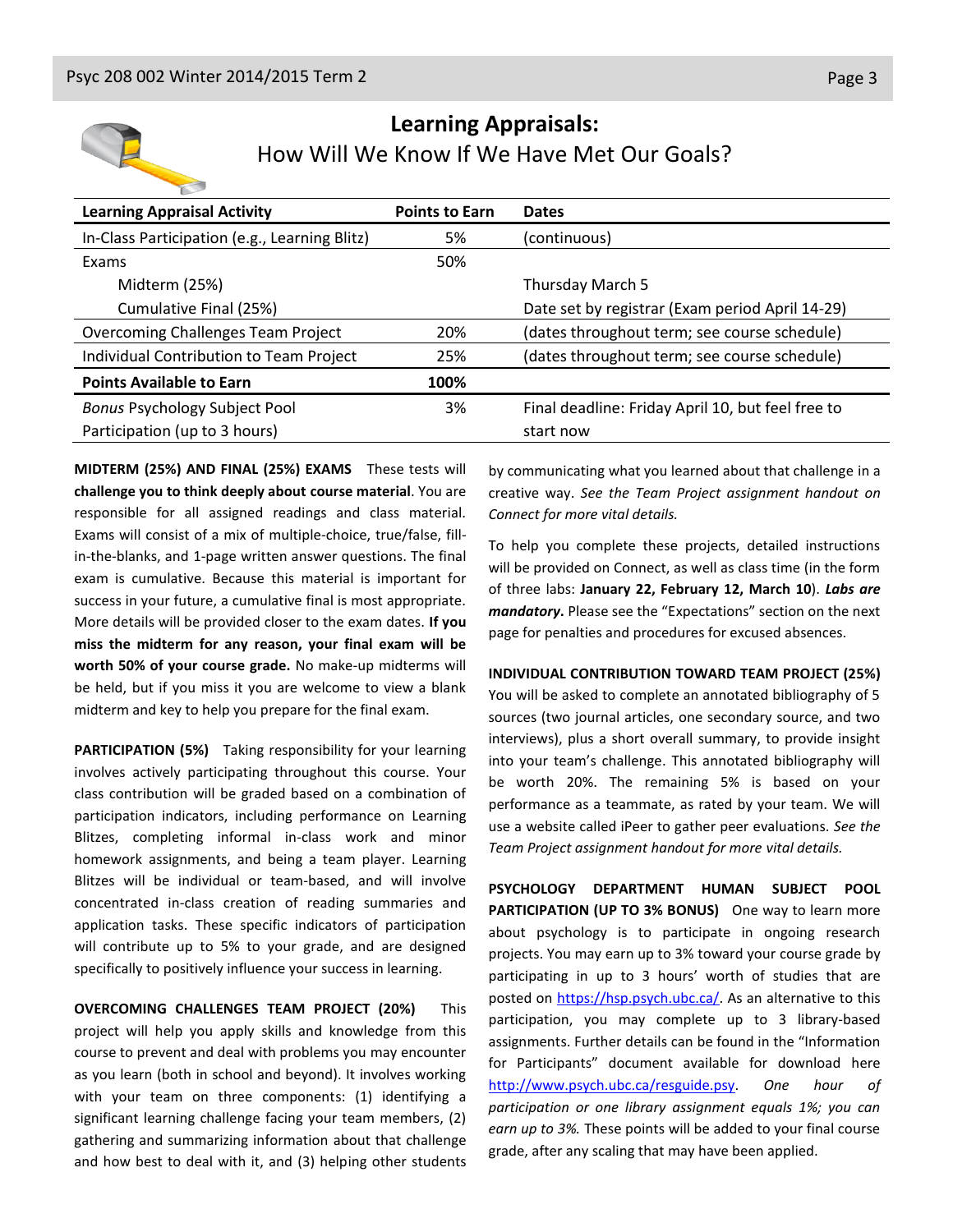#### **What We Expect from You**

**PARTICIPATION** This course is designed to be experiential, involving small team based discussions, large full-class discussions, in-class activities and writing, Learning Blitzes, and regular feedback. Although some class time will be devoted to a traditional lecture format, the success of the class depends upon your active participation.

**ATTENDANCE** Please come to every class, prepared to participate. *If you miss class* you are responsible for obtaining missed notes and important announcements. Due to the size of the class, you will **not** be able to regain participation points for activities in missed classes. *Labs are mandatory***.** Missing a lab without a valid excuse including appropriate and legitimate documentation will result in a 5% deduction in your course grade, *in addition to missing the team points that day*. *The reason for this* is that you are a team member. Abandoning your teammates is inappropriate teammate behaviour. **If you must miss a lab for a valid reason, please submit the REQUEST FOR EXCUSED ABSENCE FORM**, which is available on Connect, for potential approval. Even if approved, you are still responsible for contributing to your team.

**RESPECTFUL CONDUCT** You are expected to treat your teammates, all your classmates, your instructor, our TAs, and yourself with respect at all times, both in and out of the classroom, face-to-face and in writing. This includes arriving to class on time and, especially if you are late, minimizing distractions for other students. I encourage you to think of every interaction with professors and TAs, including email, as an opportunity to practice professionalism. Slang or text speak, missing salutations, and similar practices are inappropriate.

**ETHICAL CONDUCT** You are responsible for your own learning. Cheating of any kind will **not** be tolerated. See the section on academic dishonesty for more information about plagiarism and exams.

**PUNCTUAL ASSIGNMENTS** Late assignments will be accepted, but 10% per day will be deducted. No assignments will be accepted after 7 days. Plan ahead to avoid penalties.

**PRESENCE AT EXAMS** *If you must miss the midterm exam for any reason, your final exam will be worth the points of both exams (i.e., 50%). No make-up midterms will be given.* If you absolutely must miss the final exam due to an extenuating circumstance like severe illness, you or your caregiver must apply for Academic Concession by contacting your Faculty's Advising Office (e.g., Arts Advising through the Centre for Arts Student Services).

**RE-GRADE POLICY:** If you feel very strongly that a question on any exam, or that your team project or annotated bibliography was graded unfairly, you may submit the appropriate **Re-Grade** 

**Request Form** available on Connect. To qualify, you must submit the form to Dr. Rawn within 2 weeks of the date grades were posted on Connect. She will consider your request carefully and will respond via email within approximately one week of receiving it. Re-grading may result in an increase or decrease, and that re-grade is final.

**FEEDBACK** You will be consulted regularly for feedback about your learning, what elements of the course are working well for you, and what could be improved. We invite you to share your thoughts and suggestions with us, particularly about things we are able to change, and be open to working together to make this course a positive experience for all of us.

**USE OF ELECTRONICS IN THE CLASSROOM** *To be determined collaboratively in the first week of class.*



#### **What You can Expect from Us**

**AVAILABLE** We are here to help you and your classmates in your choice to succeed. Visiting us during an office hour or appointment is typically more effective than email for clearing up questions. We hope you will join us to discuss the course material, course process, teamwork, and how the material applies to your life.

**ONLINE SLIDES** PowerPoint slides and handouts will be available *after* class on our Connect site.

**PHOTOGRAPHS** To help document active learning, we will take some **photographs** throughout the term. Please see your instructor within the first two weeks if you have serious concerns about this.

**FEEDBACK** We will endeavour to provide you with feedback on learning appraisals (e.g., written work, exams) as promptly and as detailed as possible, given the size of our class.

**RESPECTFUL & ETHICAL CONDUCT** At all times, we aim to treat each of you with respect, and to make all course decisions with the highest standard of ethics in mind. If you feel you are being treated unfairly or disrespected by us or a classmate, we invite you to talk to us so we can sort out the issue together. To be clear: raising such a discussion would not impact your grade.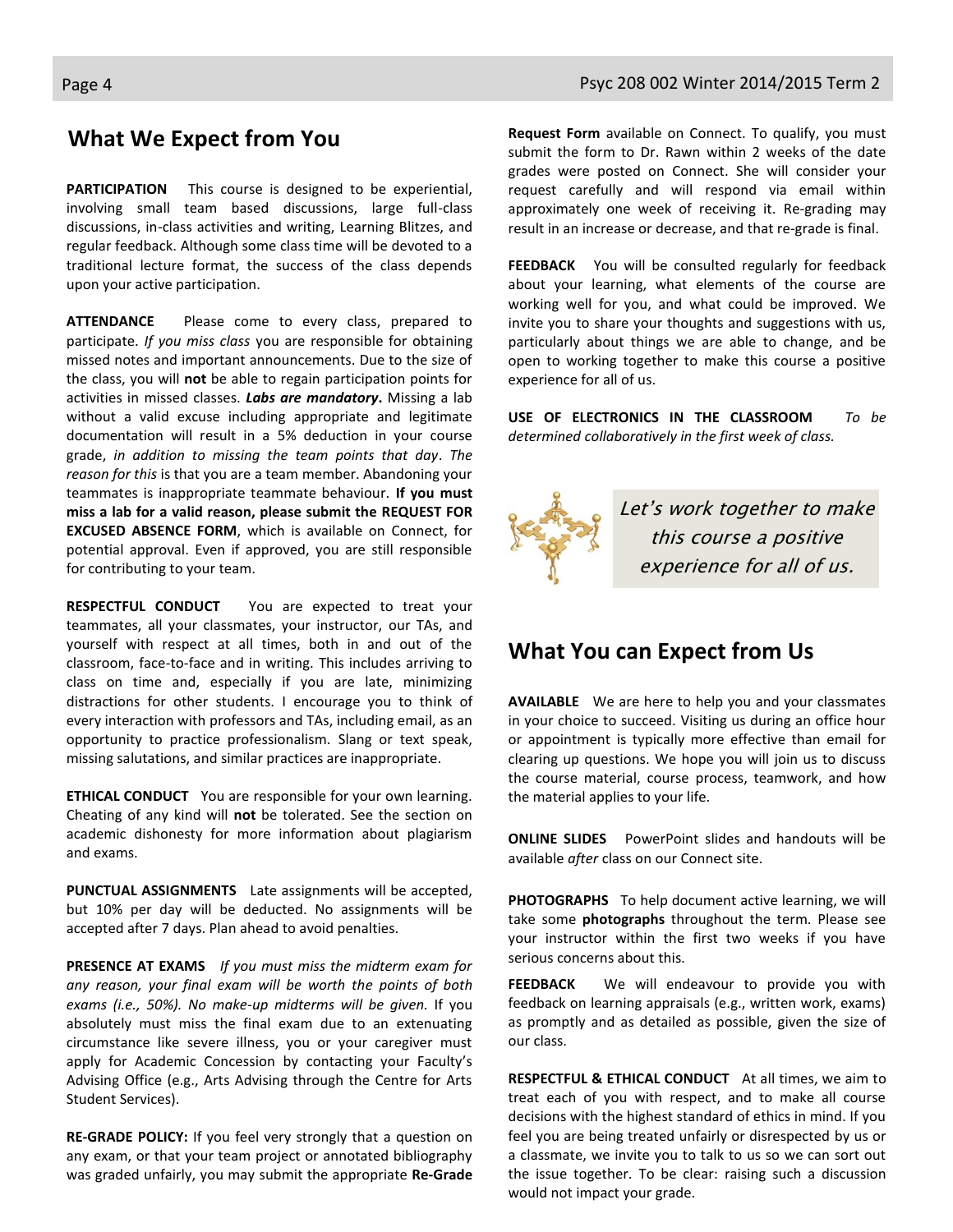#### Learning Tools to Investigate!

We encourage you to take responsibility for your learning and check out what these resources may have to offer you.

**TIME MANAGEMENT** Search online for productivity and project management tools and apps (e.g., [https://trello.com,](https://trello.com/) [https://www.rescuetime.com/,](https://www.rescuetime.com/) [https://todoist.com\)](https://todoist.com/). Give yourself enough time for papers with [http://assignmentcalculator.library.ubc.ca,](http://assignmentcalculator.library.ubc.ca/) and master many other aspects of academic life <http://learningcommons.ubc.ca/student-toolkits/>

**LEARNING COMMONS** is UBC's online hub for study and research support. This interactive website provides you with a wealth of academic resources, from tutoring and workshops to study groups and online technology tools. It also offers plenty of information on a variety of academic topics, and links to nearly all of the academic resources offered at UBC. Make the Learning Commons your first stop for all things academic[! http://learningcommons.ubc.ca](http://learningcommons.ubc.ca/)

**WRITING SKILLS** The UBC Writing Centre offers tutoring [services,](http://cstudies.ubc.ca/writing/resources.html) including an [Online Writer's Workshop](http://www.writingcentre.ubc.ca/workshop/index.html). Also, Purdue University offers an amazing collection of information about writing at their Online Writing Lab (OWL), available at [http://owl.english.purdue.edu/owl.](http://owl.english.purdue.edu/owl/) (APA style specifics at [http://owl.english.purdue.edu/owl/section/2/10/\)](http://owl.english.purdue.edu/owl/section/2/10/).

**PHYSICAL OR LEARNING DISABILITIES** UBC is committed to equal opportunity in education for all students, including those with documented physical disabilities or learning disabilities. If you have a disability that affects your learning in the classroom or your performance on tests or exams, please **contact Access & Diversity** in Brock Hall 1203, 1874 East Mall, Phone: 604.822.5844, Web: [www.students.ubc.ca/access.](http://www.students.ubc.ca/access)

**UBC ACADEMIC REGULATIONS** Information about academic regulations, course withdrawal dates and credits can be found in the [University Calendar.](http://students.ubc.ca/calendar/academicyear.cfm)

## Faculty of Arts Guidelines for Grading Criteria

You are earning a degree at a highly reputable postsecondary institution. Therefore, criteria for academic success are high. The Faculty of Arts offers the following guidelines (also available on [this](http://legacy.arts.ubc.ca/faculty-amp-staff/resources/courses-and-grading/grading-guidelines.html) website) that broadly characterize the kind of work that is generally associated with the main grade ranges.

These characteristics help to put the Psychology Department Grading Policies (see below) into context. Note that adequate performance is in the C range, which is the typical class average.

**A RANGE:** *Exceptional Performance.* Strong evidence of original thinking; good organization in written work; capacity to analyze (i.e., break ideas down) and to synthesize (i.e., bring different ideas together in a coherent way); superior grasp of subject matter with sound critical evaluations; evidence of extensive knowledge base.

**B RANGE:** *Competent Performance.* Evidence of grasp of subject matter; some evidence of critical capacity and analytic ability; reasonable understanding of relevant issues; evidence of familiarity with the literature.

**D-C RANGE:** *Adequate Performance*. Understanding of the subject matter; ability to develop solutions to simple problems in the material; acceptable but uninspired work; not seriously faulty but lacking style and vigour.

**F RANGE:** *Inadequate Performance.* Little or no evidence of understanding of the subject matter; weakness in critical and analytical skills; limited or irrelevant use of the literature.

*Consider these characteristics when making choices about the quality of work you submit in all learning appraisals, in this and any other course.*

## Psychology Department Grading Policies

*To meet department policy, the typical student (and group) demonstrating adequate performance on learning appraisals will earn around 63-67% in this course.* 

*Read on for details.*

In order to reduce grade inflation and maintain equity across multiple course sections, all psychology courses are required to comply with departmental norms regarding grade distributions. According to departmental norms, the mean grade in 100- and 200-level classes is 67 for a good class, 65 for an average class, and 63 for a weak class (with a standard deviation of 14). The corresponding figures for 300- and 400-level classes are 70, 68, and 66, with a standard deviation of 13. **Scaling** may be used in order to comply with these norms; grades may be scaled up or down as necessary by the professor or department. Grades are not official until they appear on a student's academic record.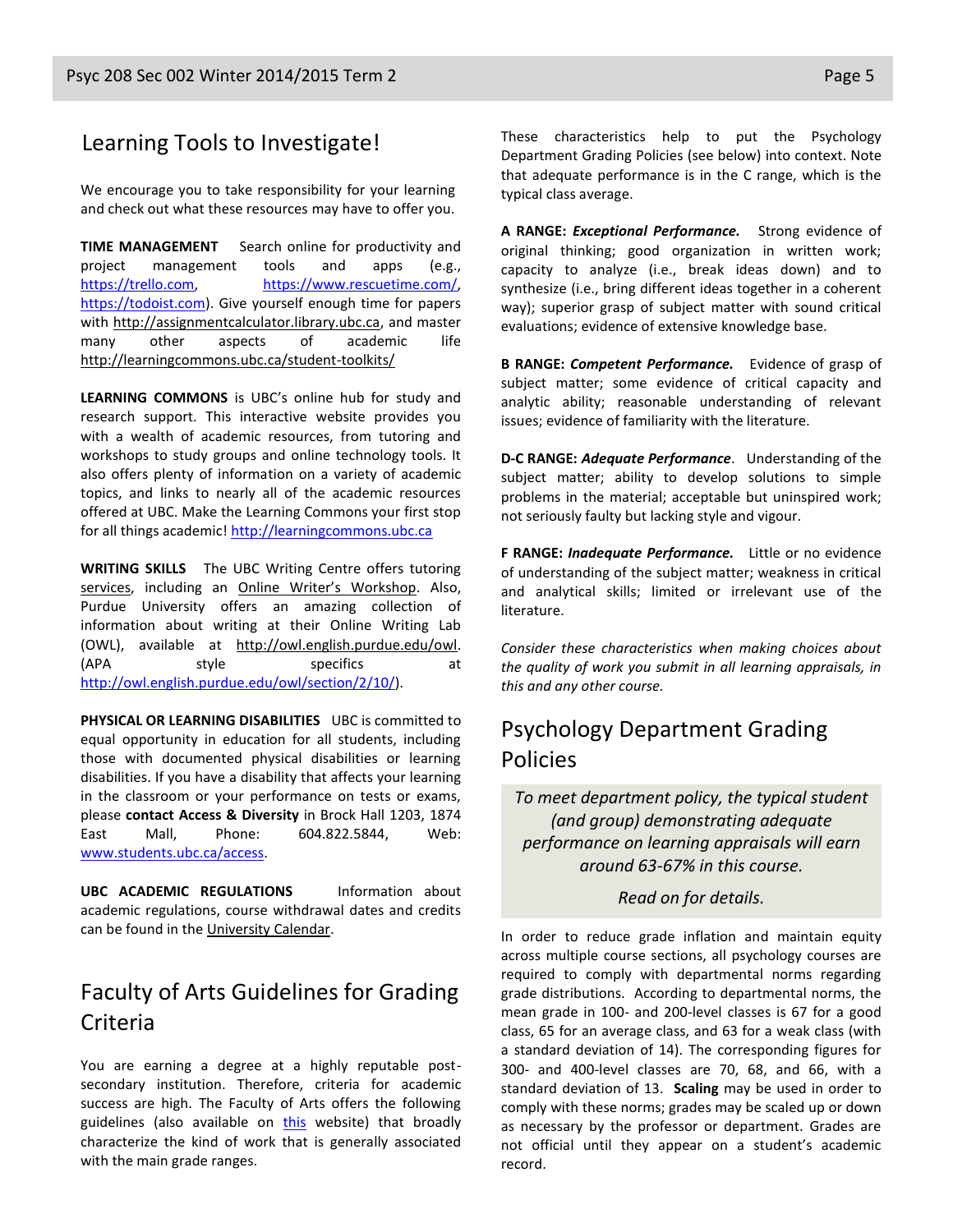You will receive both a percent and a letter grade for this course. At UBC, they convert according to the key below:

| A+ | 90-100% | C+ | 64-67%    |
|----|---------|----|-----------|
| А  | 85-89%  | C. | 60-63%    |
| А- | 80-84%  | C- | 55-59%    |
| B+ | 76-79%  | D  | 50-54%    |
| B  | 72-75%  |    | $0 - 49%$ |
| B- | 68-71%  |    |           |

#### Ethical Conduct: Practices and Policies

Don't Cheat. Don't Plagiarize. It's Not Worth It. Read on For Key Definitions, Consequences, and Ways to Act Ethically

The consequences for unethical conduct are more severe than you may think: you may fail the assignment or test, you may fail the course, you may be expelled from University, and unable to attend any other post-secondary institution in the future. Think about the long-term implications of that outcome in your life.

**PSYCHOLOGY DEPARTMENT'S POSITION ON ACADEMIC MISCONDUCT** Cheating, plagiarism, and other forms of academic misconduct are very serious concerns of the University, and the Department of Psychology has taken steps to alleviate them. In the first place, the Department has implemented software that can reliably detect cheating on multiple-choice exams by analyzing the patterns of students' responses. In addition, the Department subscribes to *TurnItIn*  — a service designed to detect and deter plagiarism. All materials that students submit for grading will be compared to over 5 billion pages of content located on the Internet or in TurnItIn's own proprietary databases. The results of these comparisons are compiled into customized "Originality Reports" containing several, sensitive measures of originality that flag instances of plagiarism; instructors receive copies of these reports for every student in their classes.

During exams, the instructor and invigilators reserve the right to move students in their seating arrangement with no explanation provided.

In all cases of suspected academic misconduct, the parties involved will be pursued to the fullest extent dictated by the guidelines of the University. Strong evidence of cheating or plagiarism may result in a zero credit for the work in question. According to the University Act (section 61), the President of UBC has the right to impose harsher penalties including (but not limited to) a failing grade for the course, suspension from the University, cancellation of scholarships, or a notation added to a student's transcript. For details on

these policies and procedures, please see the UBC Calendar (Chapter 5) [\(http://students.ubc.ca/calendar\)](http://students.ubc.ca/calendar).

**WHY IS ACADEMIC MISCONDUCT TREATED SO HARSHLY?** Some people don't feel like cheating on a test or taking a sentence or two from someone else's paper without citing it is a big deal. Here's a bit of insight into why we care so much. In the academic community—a community of which you are now a part—**we deal in ideas**. That's our currency, our way of advancing knowledge. By representing others' ideas in an honest way, we are (1) respecting the rules of this academic community, and (2) showcasing how our own novel ideas are distinct from but relate to their ideas. APA style gives us a formal way to indicate where our ideas end and where others' begin. **Welcome to the academic community. You are expected to act honestly and ethically, just like the rest of us.**

**PARTICIPATING IN THE ACADEMIC COMMUNITY ETHICALLY** What can you do to ensure you are acting ethically? First, recognize that all graded work in this course, unless otherwise specified, is to be **original work done independently by individuals. Teamwork is to be original work created collaboratively by the current team.**

**Visit Learning Commons' guide to academic integrity.** UBC offers an online guide to preventing unintentional plagiarism and organizing your writing. Visit [http://learningcommons.ubc.ca/resource-guides/avoiding](http://learningcommons.ubc.ca/resource-guides/avoiding-plagiarism)[plagiarism](http://learningcommons.ubc.ca/resource-guides/avoiding-plagiarism)

**Use the Library's resources**, including any of the indexes and databases listed under Indexes and Databases, Subject Resources, OneSearch or Metasearch on the Library's website at [http://www.library.ubc.ca.](http://www.library.ubc.ca/) (Not sure which index to use? Click HELP on the library homepage at www.library.ubc.ca or try Subject Resources.) When instructed to do so, you may use sources such as Google/Yahoo/MSN Search/etc. to find articles for assignments in this course, particularly Google Scholar.

**Be careful and critical of what you read and choose to cite.** Reference all material using APA style; if you cannot find a proper reference, question whether that source is appropriate. **Do not** copy and paste text from other sources, even in a draft, as you might unintentionally misrepresent those words as your own in a later draft (which would still qualify as plagiarism).

*If you have any questions about what sources to use or how to cite them without plagiarizing, please see your Instructor or TA before handing in your assignment.*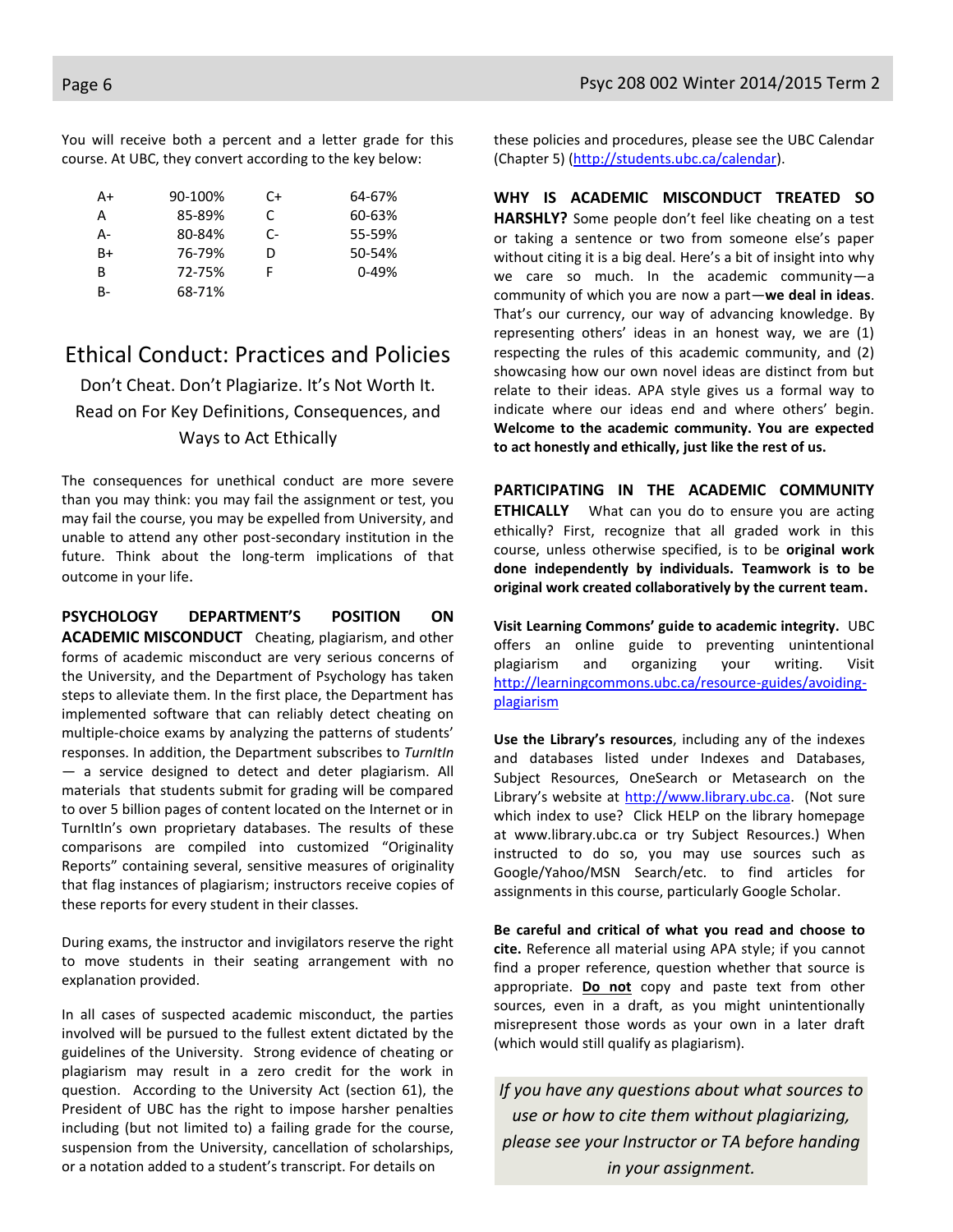# Our Course Plan

This plan is subject to change. Changes will be announced in class and/or posted on the Connect course website.

| Week                 | Date                      | Topics                                                         | <b>Readings for Today</b>                             | Learning Appraisals &                          |
|----------------------|---------------------------|----------------------------------------------------------------|-------------------------------------------------------|------------------------------------------------|
|                      |                           |                                                                | (* available through link on Connect)                 | <b>Activities</b>                              |
| 1                    | Tuesday                   | Course overview and                                            | Syllabus                                              | Come to each class having                      |
|                      | Jan 6                     | orientation                                                    |                                                       | completed the readings.                        |
|                      |                           | Successful Living and Learning                                 | Ch 3 The satisfying life and happiness                |                                                |
|                      | Thursday<br>Jan 8         | The Satisfying Life<br>$\bullet$                               | (pp. 56-67 only)<br>*Hudson-Barr (2004) How to Read a |                                                |
|                      |                           | <b>Research Methods</b><br>$\bullet$                           | <b>Research Article</b>                               |                                                |
|                      |                           | <b>Successful Learning</b>                                     | Ch 9 Active learning: What's in it for                |                                                |
|                      | Tuesday                   | <b>Active Learning</b><br>$\bullet$                            | you?                                                  |                                                |
|                      | Jan $13$                  | Memory and learning<br>$\bullet$                               | Ch 10 How you learn                                   |                                                |
| 2                    |                           |                                                                |                                                       |                                                |
|                      | Thursday                  | <b>Successful Learning</b>                                     | *Dweck (2008) Can personality be                      | Learning Blitz! Ensure you                     |
|                      | <b>Jan 15</b>             | Learning styles<br>$\bullet$                                   | changed?                                              | complete and bring the<br>reading.             |
|                      | Tuesday                   | <b>Beliefs matter!</b><br>$\bullet$<br><b>Successful Teams</b> | Ch 8 Group dynamics                                   | Learning Blitz! Ensure you                     |
|                      | Jan 20                    | Group dynamics<br>$\bullet$                                    | (omit "exercises" and "field of group                 | complete and bring the                         |
|                      |                           |                                                                | dynamics" sections)                                   | reading.                                       |
| 3                    | Thursday                  | <b>Successful Teams</b>                                        | Team Project Guide (available on                      | Project Lab #1: Attendance                     |
|                      | <b>Jan 22</b>             | Building teams &<br>$\bullet$                                  | Connect)                                              | <b>Required</b>                                |
|                      |                           | starting projects                                              |                                                       |                                                |
|                      | Tuesday                   | <b>Successful Teams</b>                                        | Ch 11 Group cohesion                                  | Learning Blitz! Ensure you                     |
|                      | <b>Jan 27</b>             | Group cohesion                                                 |                                                       | complete and bring the                         |
| 4                    |                           |                                                                |                                                       | reading.                                       |
|                      | Thursday<br><b>Jan 29</b> | <b>Successful Teams</b><br><b>Cohesion &amp; Dynamics</b>      | (Ch 8 and 11)                                         |                                                |
|                      | Tuesday                   | <b>Creating Success</b>                                        | Ch 1 Self-regulation and self-control                 |                                                |
|                      | Feb 3                     | Self-regulation                                                |                                                       |                                                |
| 5                    | Thursday                  | <b>Creating Success</b>                                        | *Baumeister, Vohs, & Tice (2007) The                  |                                                |
|                      | Feb 5                     | Self-control as strength<br>$\bullet$                          | Strength Model of Self-Control                        |                                                |
|                      | Tuesday                   | <b>Creating Success</b>                                        | (Ch 1)                                                |                                                |
|                      | Feb 10                    | Goal setting<br>$\bullet$                                      |                                                       |                                                |
|                      |                           |                                                                |                                                       | Project Lab #2: Attendance                     |
| 6                    |                           |                                                                |                                                       | <b>Required</b><br><b>Individual Annotated</b> |
|                      |                           |                                                                |                                                       | Bibliography due start of                      |
|                      | Thursday                  |                                                                |                                                       | class (hard copy)                              |
|                      | Feb 12                    |                                                                |                                                       | Team abstract due at end                       |
|                      |                           |                                                                |                                                       | of class                                       |
|                      |                           |                                                                |                                                       | Online by tomorrow: iPeer                      |
|                      |                           |                                                                |                                                       | teammate performance                           |
|                      |                           |                                                                |                                                       | evaluation                                     |
| <b>Reading Break</b> |                           |                                                                |                                                       |                                                |
| $\overline{7}$       | Tuesday                   | <b>Creating Success</b>                                        | Ch 4 Self-regulation                                  |                                                |
|                      | Feb 24                    | Motivation<br>$\bullet$                                        |                                                       |                                                |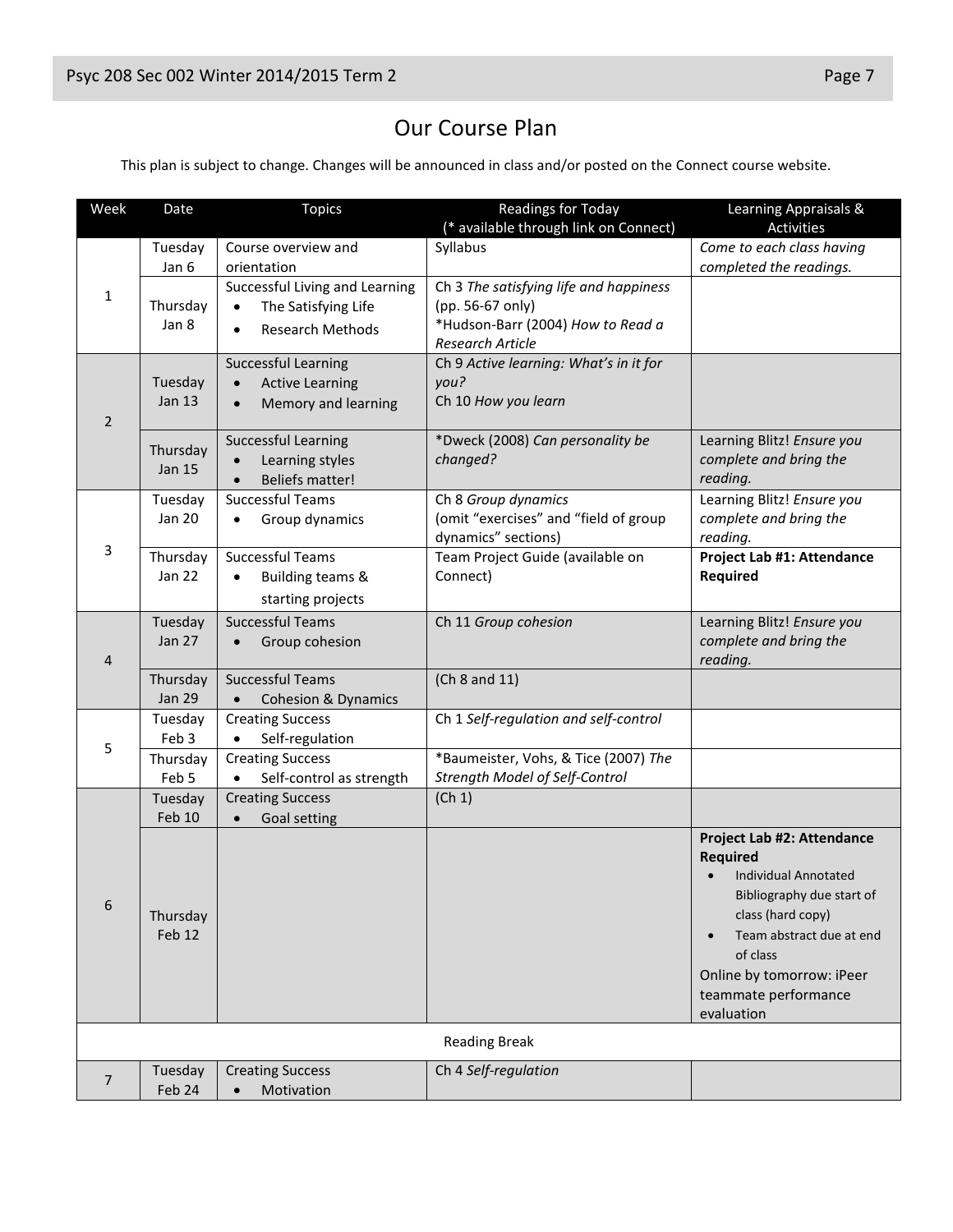| Week | Date                          | <b>Topics</b>                                                                                                                                | <b>Readings for Today</b><br>(* available through link on Connect) | Learning Appraisals &<br><b>Activities</b>                                                        |
|------|-------------------------------|----------------------------------------------------------------------------------------------------------------------------------------------|--------------------------------------------------------------------|---------------------------------------------------------------------------------------------------|
|      | Thursday<br>Feb <sub>26</sub> |                                                                                                                                              |                                                                    | Formal class cancelled for<br>SPSP conference; use time and<br>space for midtermstudying          |
| 8    | Tuesday<br>March 3            | <b>Creating Success</b><br>Procrastination<br>$\bullet$<br>Catch up, review<br>$\bullet$                                                     | (Ch 4)                                                             | Active review (bring your<br>texts, notes) - most useful if<br>already somewhat prepared          |
|      | Thursday<br>March 5           |                                                                                                                                              |                                                                    | <b>Midterm</b>                                                                                    |
| 9    | Tuesday<br>March 10           | <b>Creating Success</b><br>Planning your creative<br>application                                                                             |                                                                    | Project Lab #3: Attendance<br><b>Required</b>                                                     |
|      | Thursday<br>March 12          | <b>Maintaining Success</b><br>Positive emotions<br>$\bullet$                                                                                 | Ch 5 Optimism and Hope                                             | Learning Blitz! Ensure you<br>complete and bring the<br>reading.                                  |
| 10   | Tuesday<br>March 17           | <b>Maintaining Success</b><br>Positive emotions<br>$\bullet$                                                                                 | (Ch 5)                                                             |                                                                                                   |
|      | Thursday<br>March 19          | <b>Maintaining Success</b><br>Coping with stress<br>$\bullet$                                                                                | Ch 6 Stress and Resilience                                         | Learning Blitz! Ensure you<br>complete and bring the<br>reading.                                  |
|      | Tuesday<br>March 24           | <b>Maintaining Success</b><br>Dealing with feedback                                                                                          | Ch 12 Cognitive dissonance: The engine<br>of self-justification    |                                                                                                   |
| 11   | Thursday<br>March 26          | <b>Successful Living</b><br>Flow<br>$\bullet$<br>Savouring                                                                                   | Ch 7 Work and Leisure                                              |                                                                                                   |
| 12   | Tuesday<br>March 30           | <b>Showcasing Success</b><br>Creative showcase<br>$\bullet$                                                                                  |                                                                    | <b>Showcase Presentations (half</b><br>the teams), peer evaluation;<br><b>Attendance Required</b> |
|      | Thursday<br>April 2           | <b>Showcasing Success</b><br>Creative showcase                                                                                               |                                                                    | <b>Showcase Presentations (half</b><br>the teams), peer evaluation;<br><b>Attendance Required</b> |
| 13   | Tuesday<br>April 7            | <b>Successful Living</b><br>Satisfaction<br>$\bullet$<br><b>Balance</b><br>$\bullet$<br>Flourishing                                          | (Ch 7)                                                             |                                                                                                   |
|      | Thursday<br>April 9           | <b>Successful Living</b><br>Making meaning and<br>$\bullet$<br>choices<br>Course synthesis and wrap-up<br>$\sim$ $\sim$ $\sim$ $\sim$ $\sim$ | Ch 13 (addendum) Life above zero                                   | Online: iPeer team evaluation                                                                     |

*Final exam date set by registrar. Do not book travel during exam period: April 14 to 29 inclusive, including Saturdays.*

#### **Chapters in the Custom Course Readings**

| <b>Custom Reading Chapter</b><br><b>Number and Title</b> | <b>Original Source</b>                                                                                       | <b>Original Source Chapter</b><br>and Page Numbers |
|----------------------------------------------------------|--------------------------------------------------------------------------------------------------------------|----------------------------------------------------|
| 1. Self-regulation and self-<br>control                  | Baumgardner, S. R., & Crothers, M. K. (2009). Positive<br>psychology. Upper Saddle River, NJ: Prentice Hall. | $8$ , pp. 153-175                                  |
| 2. Virtue and strengths of<br>character                  | Baumgardner & Crothers (2009)                                                                                | 10, pp. 269-294                                    |